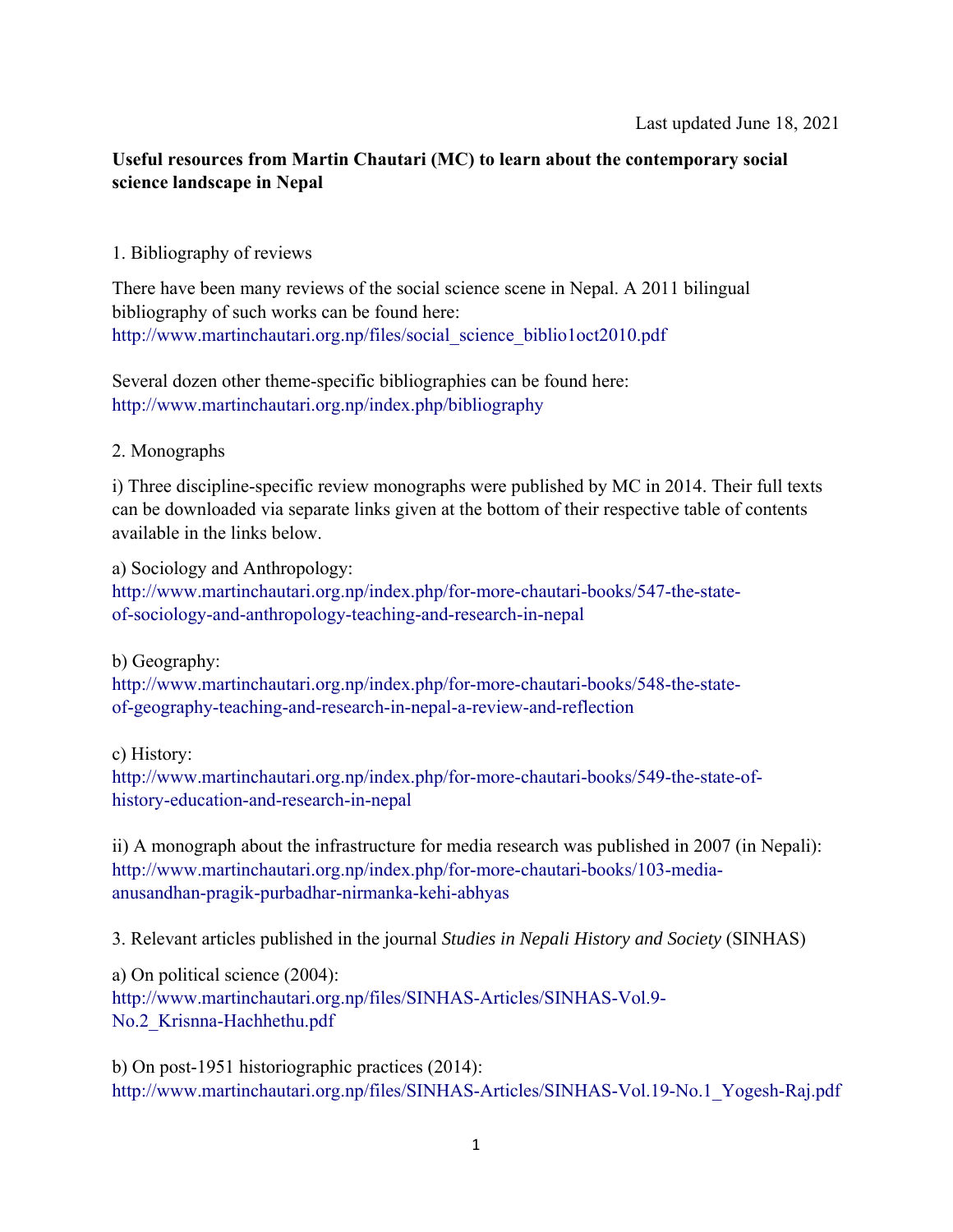c) On French anthropology's engagement in Nepal (2009): [http://www.martinchautari.org.np/files/SINHAS-Articles/SINHAS-Vol.14-](http://www.martinchautari.org.np/files/SINHAS-Articles/SINHAS-Vol.14-No.2_Gerard-Toffin.pdf) No.2\_Gerard-Toffin.pdf

d) On Indian sociology's engagement in Nepal (2017): http://www.martinchautari.org.np/files/SINHAS-Articles/SINHAS-[Vol.22-No.1\\_Article\\_Swatahsiddha-Sarkar-and-Babika-Khawas.pdf](http://www.martinchautari.org.np/files/SINHAS-Articles/SINHAS-Vol.22-No.1_Article_Swatahsiddha-Sarkar-and-Babika-Khawas.pdf)

e) On social science journals published from Nepal (2010): [http://www.martinchautari.org.np/files/SINHAS-Articles/SINHAS-Vol.15-](http://www.martinchautari.org.np/files/SINHAS-Articles/SINHAS-Vol.15-No.2_Pratyoush-Onta.pdf) No.2\_Pratyoush-Onta.pdf

f) On academic professional bodies (in Nepali, 2013): [http://www.martinchautari.org.np/files/SINHAS-Articles/SINHAS-Vol.18-](http://www.martinchautari.org.np/files/SINHAS-Articles/SINHAS-Vol.18-No.1_Devndra-Uprety.pdf) No.1 Devndra-Uprety.pdf

4. Academic work in the languages of Nepal

a) On the challenges of doing academic work in the languages of Nepal and of editing a Nepali language academic journal, here is the editorial published in *Samaj Adhyayan* 15 (in Nepali, 2020):

[http://www.martinchautari.org.np/files/Samaj-Adhyayan/Samaj-Adhyayan-15\\_Sampadakiya.pdf](http://www.martinchautari.org.np/files/Samaj-Adhyayan/Samaj-Adhyayan-15_Sampadakiya.pdf)

b) On the challenges of editing the journal *Media Adhyayan* (in Nepali, 2014): [http://www.martinchautari.org.np/files/Eight-Years-of-Media-Journal\\_20May2014.pdf](http://www.martinchautari.org.np/files/Eight-Years-of-Media-Journal_20May2014.pdf)

## 5. Funding

a) Commentary on the funding support provided by the University Grants Commission to university-based researchers (in Nepali, 2016): [www.martinchautari.org.np/files/Samaj-Adhyayan/Samaj-Adhyayan-11\\_Article\\_Devendra-](www.martinchautari.org.np/files/Samaj-Adhyayan/Samaj-Adhyayan-11_Article_Devendra-Uprety-and-Lokranjan-Parajulii.pdf)Uprety-and-Lokranjan-Parajulii.pdf

b) Commentary on the failure of the Government of Nepal to establish a research funding council (in Nepali, 2016): <https://bit.ly/3vCpPZZ>

This piece was a follow-up commentary on the strategic report on the proposed research funding council submitted to the Government of Nepal in 2014 by a team formed by it and led by Dr Pitamber Sharma. That report and its executive summary are available in hard copy from the MC office.